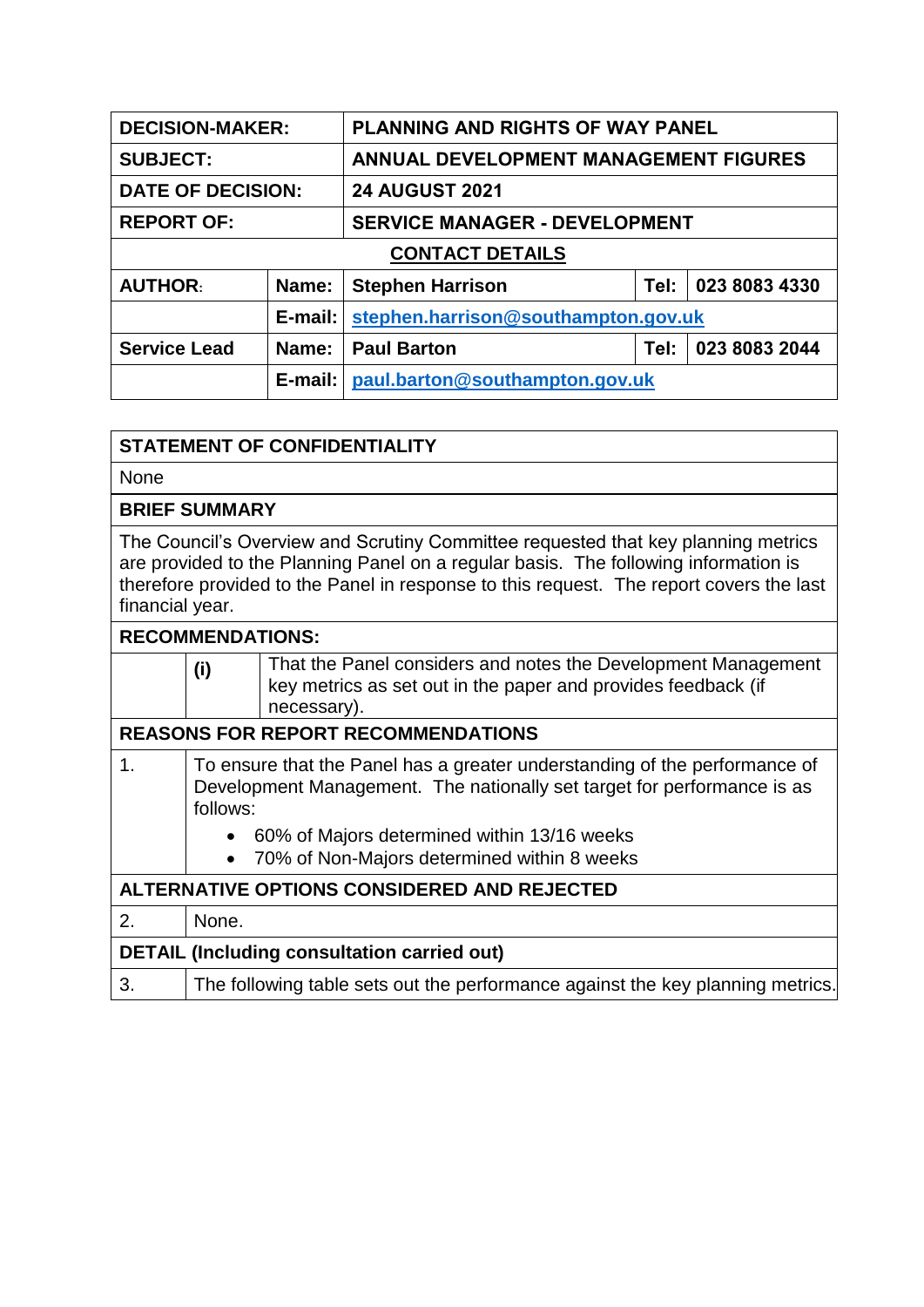| <b>MINORS AND OTHERS</b>             | Q <sub>1</sub> | Q <sub>2</sub> | Q <sub>3</sub> | Q <sub>4</sub> | <b>TOTAL</b> |
|--------------------------------------|----------------|----------------|----------------|----------------|--------------|
| <b>Total Minors/Others Decisions</b> | 200            | 207            | 189            | 218            | 814          |
| <b>TOTAL RESULT</b>                  | 93%            | 94.2%          | 94.71%         | 92.66%         | 93.61%       |
| Out of time                          | 14             | 12             | 10             | 16             | 52           |
|                                      |                |                |                |                |              |
| <b>MAJORS</b>                        | Q <sub>1</sub> | Q <sub>2</sub> | Q <sub>3</sub> | Q <sub>4</sub> | <b>TOTAL</b> |
| <b>Total Majors Decisions</b>        |                | 6              | 6              | 6              | 19           |
| <b>TOTAL RESULT</b>                  | 100%           | 100%           | 100%           | 100%           | 100%         |
| Out of time                          | 0              | 0              |                | 0              | 0            |

| <b>RESOURCE IMPLICATIONS</b>                          |                                  |  |  |  |  |
|-------------------------------------------------------|----------------------------------|--|--|--|--|
|                                                       | <b>Capital/Revenue</b>           |  |  |  |  |
| 4.                                                    | None.                            |  |  |  |  |
|                                                       | <b>Property/Other</b>            |  |  |  |  |
| 5.                                                    | None.                            |  |  |  |  |
|                                                       | <b>LEGAL IMPLICATIONS</b>        |  |  |  |  |
| Statutory power to undertake proposals in the report: |                                  |  |  |  |  |
| 6.                                                    | Not applicable.                  |  |  |  |  |
|                                                       | <b>Other Legal Implications:</b> |  |  |  |  |
| 7.                                                    | Not applicable.                  |  |  |  |  |
| <b>RISK MANAGEMENT IMPLICATIONS</b>                   |                                  |  |  |  |  |
| 8.                                                    | Not applicable.                  |  |  |  |  |
| <b>POLICY FRAMEWORK IMPLICATIONS</b>                  |                                  |  |  |  |  |
| 9.                                                    | Not applicable.                  |  |  |  |  |

|                                                                                                                                      | <b>KEY DECISION?</b> | <b>No</b> |     |  |
|--------------------------------------------------------------------------------------------------------------------------------------|----------------------|-----------|-----|--|
| <b>WARDS/COMMUNITIES AFFECTED:</b>                                                                                                   |                      |           | All |  |
|                                                                                                                                      |                      |           |     |  |
| SUPPORTING DOCUMENTATION                                                                                                             |                      |           |     |  |
|                                                                                                                                      |                      |           |     |  |
| <b>Appendices</b>                                                                                                                    |                      |           |     |  |
| 1.                                                                                                                                   | <b>None</b>          |           |     |  |
| <b>Documents In Members' Rooms</b>                                                                                                   |                      |           |     |  |
| 1.                                                                                                                                   | None.                |           |     |  |
| <b>Equality Impact Assessment</b>                                                                                                    |                      |           |     |  |
| Do the implications/subject of the report require an Equality and<br><b>No</b><br>Safety Impact Assessment (ESIA) to be carried out. |                      |           |     |  |

**Data Protection Impact Assessment**